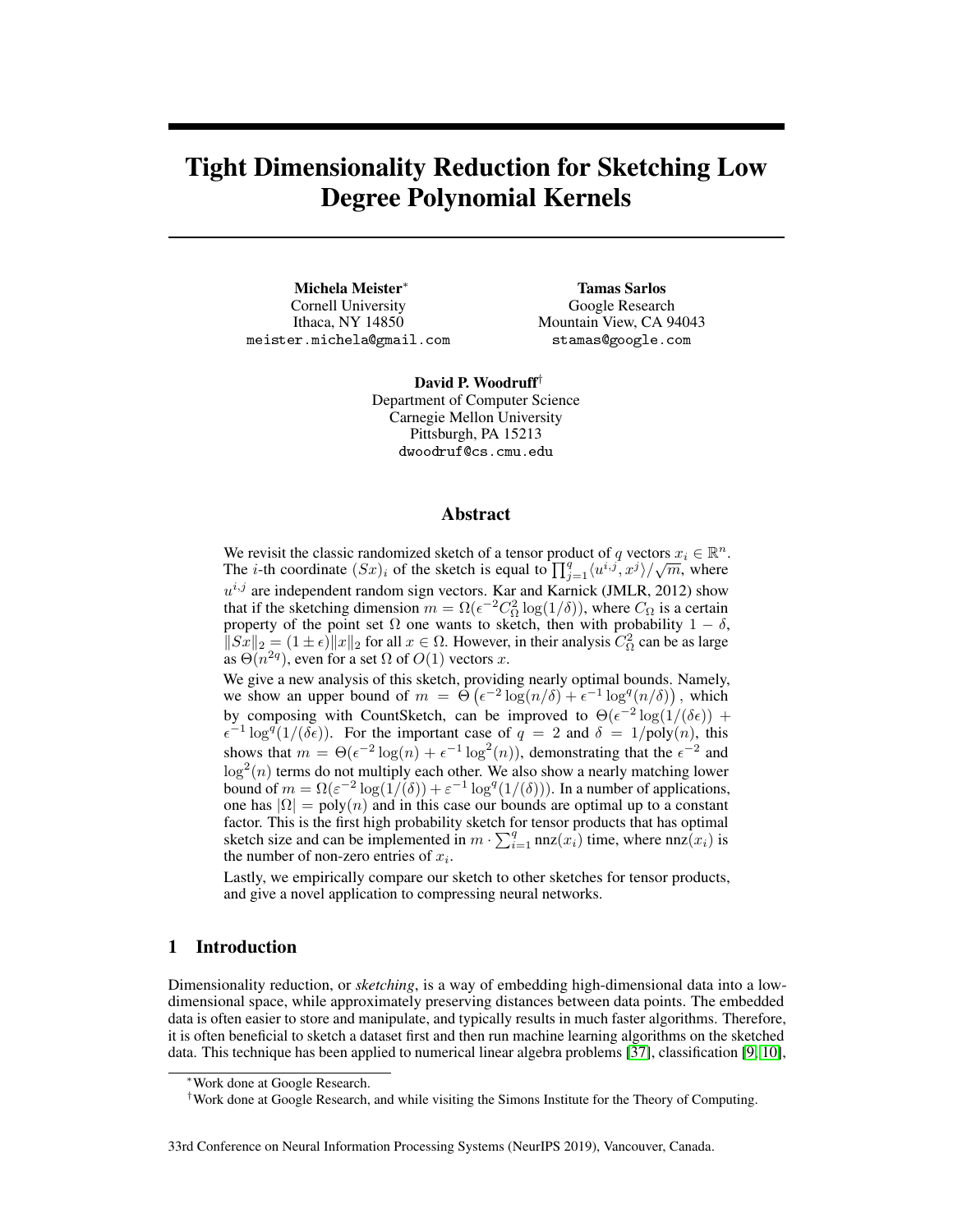data stream algorithms [\[33\]](#page-10-0), nearest neighbor search [\[22\]](#page-10-1), sparse recovery [\[12,](#page-9-2) [20\]](#page-10-2), and numerous other problems.

While effective, in many modern machine learning problems the points one would like to embed are often only specified implicitly. Kernel machines, such as support vector machines, are one example, for which one first non-linearly transforms the input points before running an algorithm. Such machines are much more powerful than their linear counterparts, as they can approximate any function or decision boundary arbitrary well with enough training data. In kernel applications there is a feature map  $\phi : \mathbb{R}^n \to \mathbb{R}^{n'}$  which maps inputs in  $\mathbb{R}^n$  to a typically much higher  $n'$ dimensional space, with the important property that for  $x, y \in \mathbb{R}^n$ , one can typically quickly compute  $\langle \phi(x), \phi(y) \rangle$  given only  $\langle x, y \rangle$ . As many applications only depend on the geometry of the input points, or equivalently inner product information, this allows one to work in the potentially much higher and richer  $n'$ -dimensional space while running in time proportional to that of the smaller *n*-dimensional space. Here often one would like to sketch the *n*<sup> $\ell$ </sup>-dimensional points  $\phi(x)$ , without explicitly computing  $\phi(x)$  and then applying the sketch, as this would be too slow.

A specific example is the polynomial kernel of degree q, for which  $n' = n^q$  and  $\phi(x)_{i_1, i_2, ..., i_q}$  $x_{i_1} \cdot x_{i_2} \cdots x_{i_q}$ . The polynomial kernel is also often used for approximating more general functions via Taylor expansion [\[17,](#page-10-3) [30\]](#page-10-4). Note that the polynomial kernel  $\phi(x)$  can be written as a special type of tensor product,  $\phi(x) = x \otimes x \otimes \cdots \otimes x$ , where  $\phi(x)$  is the tensor product of x with itself q times.

In this work we explore the more *general* problem of sketching a tensor product of arbitrary vectors  $x^1, \ldots, x^q \in \mathbb{R}^n$  with the goal of embedding polynomial kernels. We will focus on the typical case when  $q$  is an absolute constant independent of  $n$ . In this problem we would like to quickly compute S · x, where  $x = x^1 \otimes x^2 \otimes \cdots \otimes x^q$ , where S is a sketching matrix with a small number m of rows, which corresponds to the embedding dimension.

The most naïve solution would be to explicitly compute x and then apply an off-the-shelf Johnson Lindenstrauss transform  $S$  [\[25,](#page-10-5) [18,](#page-10-6) [28,](#page-10-7) [16\]](#page-10-8), which using the best known bounds gives an embedding dimension of  $m = \Theta(\epsilon^{-2} \log(1/\delta))$ , which is optimal [\[24,](#page-10-9) [27,](#page-10-10) [31\]](#page-10-11). However, the running time is prohibitive, since it is at least the number  $nnz(x)$  of non-zeros of x, which can be as large as  $n^{q}$ . A much more practical alternative is TENSORSKETCH [\[34,](#page-10-12) [35\]](#page-11-1) which gives a running time of  $\sum_{i=1}^q$  nnz $(x^i)$ , which is optimal, but the embedding dimension is a prohibitive  $\Theta(\epsilon^{-2}/\delta)$ . Note that for high probability applications, where one may want to set  $\delta = 1/poly(n)$ , this gives an embedding dimension as large as  $poly(n)$ , which since x has length  $n^q = poly(n)$ , may defeat the purpose of dimensionality reduction.

Thus, we are at a crossroads; on the one hand we have a sketch with the optimal embedding dimension with a prohibitive running time, and on the other hand we have a sketch with the optimal running time but with a prohibitive embedding dimension. A natural question is if there is another sketch which achieves both a small embedding dimension and enjoys a fast running time.

#### 1.1 Our Contributions

#### 1.1.1 Near-Optimal Analysis of Tensorized Random Projection Sketch

Our first contribution shows that a previously analyzed sketch by Kar and Karnick for tensor products [\[30\]](#page-10-4), referred here to as a Tensorized Random Projection, has *exponentially better* embedding dimension than previously known. Given vectors  $x^1, \ldots, x^q \in \mathbb{R}^n$  in this sketch one computes the sketch  $S \cdot x$  of the tensor product  $x = x^1 \otimes x^2 \otimes \cdots \otimes x^q$  where the *i*-th coordinate  $(Sx)_i$  of the sketch is equal to  $\frac{1}{\sqrt{m}} \cdot \prod_{j=1}^{q} \langle u^{i,j}, x^j \rangle$ . Here the  $u^{i,j} \in \{-1,1\}^n$  are independent random sign vectors, and q is typically a constant. The previous analysis of this sketch in [\[35\]](#page-11-1) describes the sketch as having large variance and requires a sketching dimension that grows as  $n^{2q}$ , as detailed in the supplementary, in Appendix [D.](#page--1-0)

We give a much improved analysis of this sketch in [2.1,](#page-4-0) showing that for any  $x, y \in \mathbb{R}^{n^q}$  and  $\delta < 1/n^q$ , there is an  $m = \Theta\left(\epsilon^{-2}\log(n/\delta) + \epsilon^{-1}\log^q(n/\delta)\right)$  for which  $Pr[|\langle S_x, S_y \rangle - \langle x, y \rangle] >$  $\epsilon$   $\leq$   $\delta$ . Notably our dimension bound grows as  $\log^{q}(n)$  rather than  $n^{2q}$ , providing an exponential improvement over previous analyses of this sketch. Another interesting aspect of our bound is that the second term only depends *linearly* on  $\epsilon^{-1}$ , rather than quadratically. This can represent a substantial savings for small  $\epsilon$ , e.g., if  $\epsilon = .001$ . Thus, for example, if  $\epsilon \leq 1/\log^{q-1}(n)$ , our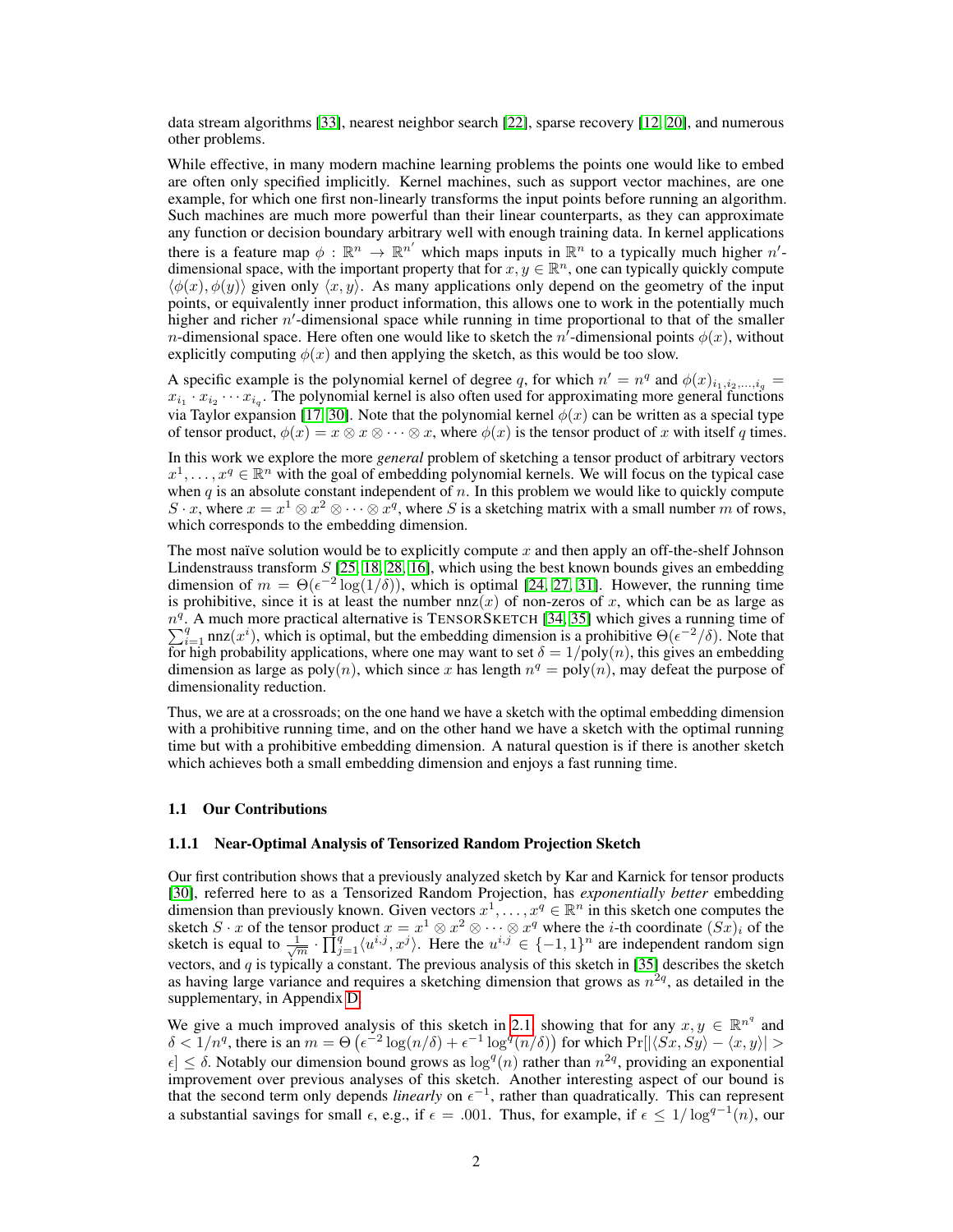sketch size is  $\Theta(\epsilon^{-2} \log(n))$  which is optimal for any possibly adaptive and possibly non-linear sketch, in light of lower bounds for arbitrary Johnson-Lindenstrauss transforms [\[31\]](#page-10-11). Thus, at least for this natural setting of parameters, this sketch *does not incur very large variance*, contrary to the beliefs stated above. Moreover,  $q = 2$  is one of the most common settings for the polynomial kernel in natural language processing [\[2\]](#page-9-3), since larger degrees tend to overfit. In this case, our bound is  $m = \Theta(\epsilon^{-2} \log(n) + \epsilon^{-1} \log^2(n))$ , and the separation of the  $\epsilon^{-2}$  and  $\log^2(n)$  terms in our sketching dimension is especially significant.

We next show in [2.2](#page-5-0) that a simple composition of the Tensorized Random Projection with a *CountSketch* [\[14\]](#page-9-4) slightly improves the embedding dimension to  $m = \Theta(\epsilon^{-2} \log(1/(\delta \epsilon)) + \epsilon^{-1} \log^q(1/(\delta \epsilon))$ and works for all  $\delta$  < 1. Moreover, we can compute the entire sketch (including the composition with CountSketch) in time  $O(\sum_{i=1}^{q} m \cdot \text{nnz}(x^i))$ . This makes our sketch a "best of both worlds" in comparison to the Johnson-Lindenstrauss transform and TensorSketch: Tensorized Random Projection runs much faster than the Johnson-Lindenstrauss transform and it enjoys a smaller embedding dimension than TensorSketch. Additionally, we are able to show a nearly matching  $m = \Omega(\varepsilon^{-2} \log(1/\delta) + \varepsilon^{-1} \log^{q}(1/\delta))$  lower bound for this sketch, by exhibiting an input x for which  $||Sx||_2 \notin (1 \pm \epsilon) ||x||_2$  with probability more than  $\delta$ .

It is also worthwhile to contrast our results with earlier work in the data streaming community [\[23,](#page-10-13) [11\]](#page-9-5) that analyzed the variance only for  $q = 2$  and general q respectively, and then achieved high probability bounds by taking the median of multiple independent copies of  $S$ . The non-linear median operation makes the former constructs unsuitable for machine learning applications. In contrast, we show high probability bounds for the *linear* embedding S directly. Recent work [\[4\]](#page-9-6), which was a merger of [\[5,](#page-9-7) [29\]](#page-10-14), provide different sketches with different trade-offs. Their main focus is a sketching dimension with a (polynomial) dependence on  $q$ , making it more suitable for approximating high-degree polynomial kernels. Our focus is instead on improving the analysis of an existing sketch, which is most useful for small values of  $q$ .

From a technical standpoint, our work builds off the recent proof of the Johnson-Lindenstrauss trans-form in [\[16\]](#page-10-8). We write the sketch S as  $\sigma^T A \sigma$ , where in our setting  $\sigma$  corresponds to the concatenation of  $u^{1,1}, u^{2,1}, \ldots, u^{m,1}$ , while A is a random matrix which depends on all of  $u^{1,j}, u^{2,j}, \ldots, u^{m,j}$  for  $j = 2, 3, \dots, q$ . Following the proof in [\[16\]](#page-10-8), we then apply the Hanson-Wright inequality to upper bound the w-th moment  $\mathbf{E}[\sigma^T A \sigma - \mathbf{E}[\sigma^T A \sigma]]^w$ , for integers w, in terms of the Frobenius norm  $||A||_F$  and operator norm  $||A||_2$  of the matrix A. The main twist here is that in the tensor setting, when we try to apply this inequality, the *matrix* A *is a random variable itself*. Bounding  $||A||_2$  can be accomplished by essentially viewing A as a  $(q - 1)$ -th order tensor, flattening it  $q - 1$  times, and applying Khintchine's inequality each time. The more complicated part of the argument is in bounding  $||A||_F$ , which again involves an inductive argument to obtain tail bounds on the Frobenius norm of each of the blocks of  $A$ , which itself is a block-diagonal matrix with  $m$  blocks. The tail bounds are not as strong as sub-Gaussian or even sub-exponential random variables, which makes standard analyses based on moment generating functions inapplicable. We instead give a "level-set" argument by giving a novel adaptation of analyses of Tao, originally needed for showing concentration of p-norms for  $0 < p < 1$ , to our tensor setting (see, e.g., Proposition 6 in [\[36\]](#page-11-2)).

#### 1.1.2 Approximating Polynomial Kernels

Replicating experiments from [\[35\]](#page-11-1), we approximate polynomial kernels using Tensorized Random Projection, TensorSketch, and Random Maclaurin [\[30\]](#page-10-4) features. In Section [4.1](#page-6-0) we demonstrate that TensorSketch always fails for certain sparse inputs, while Tensorized Random Projection succeeds with high probability. We show in [4.2](#page-7-0) that Tensorized Random Projection has similar accuracy to TensorSketch, and both vastly outperform Random Maclaurin features.

#### 1.1.3 Compressing Neural Networks

We also experiment with using Tensorized Random Projection to compress the layers of a neural network. In [\[8\]](#page-9-8), Arora et al. propose a method for compressing the layers of a neural network via random projections and prove generalization bounds for such networks. To compress an individual layer, they choose a basis set of random Rademacher matrices and project the layer's weight matrix onto this random basis set. We refer to this method here as *Random Projection*. The simplest, order  $q = 2$ , Tensorized Random Projection can be viewed as a more efficient, rank-1 version of Random Projection: instead of using a basis set of fully-random Rademacher matrices, the basis set is made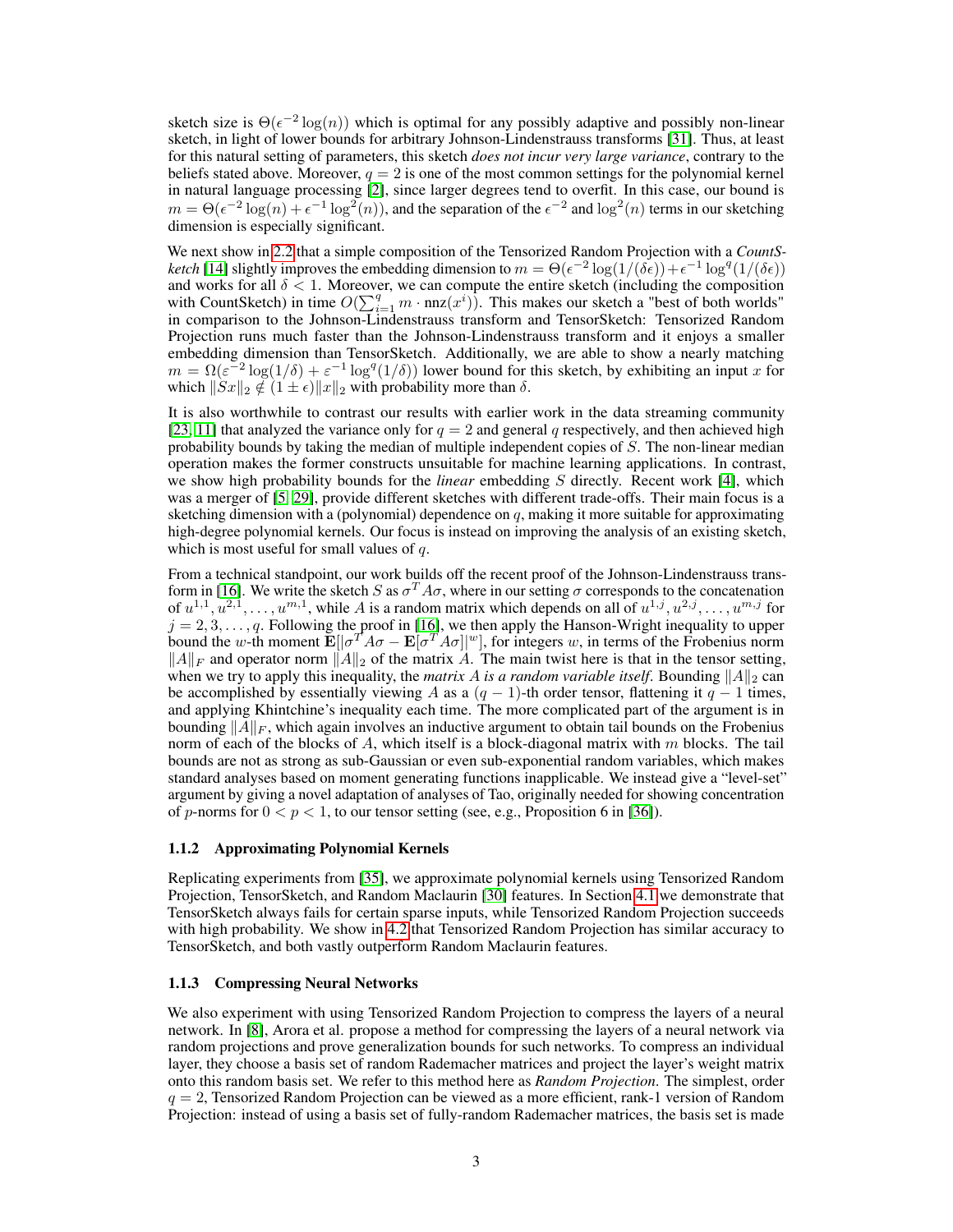up of random rank-1 Rademacher matrices. We show in [4.3](#page-7-1) that Tensorized Random Projection has similar test accuracy as Random Projection when compressing the top layer of a small neural network.

#### 1.2 Preliminaries

For a survey of using sketching for algorithms in randomized numerical linear algebra, we refer the reader to [\[37\]](#page-11-0). We give a brief background here on several concepts related to our work.

There are many variants of the Johnson-Lindenstrauss Lemma, though for us the most useful is that for an  $m \times n$  matrix S of independent entries drawn from  $\{-1/\sqrt{m}, 1/\sqrt{m}\}$ , if  $m = \Omega(\epsilon^{-2} \log(1/\delta))$ , then for any fixed vector  $x \in \mathbb{R}^n$ , we have:

$$
\Pr_{S}[\|Sx\|_2^2 = (1 \pm \epsilon) \|x\|_2^2] \ge 1 - \delta.
$$

This lemma is also known to hold for any matrix S with independent sub-Gaussian entries.

The matrix S is dense, and the CountSketch transform is instead much sparser.

**Definition 1.1** (CountSketch). A CountSketch transform is defined to be  $\Pi = \Phi D \in \mathbb{R}^{m \times n}$ . Here, D is an  $n \times n$  *random diagonal matrix with each diagonal entry independently chosen to be*  $+1$  *or*  $-1$  *with equal probability, and*  $\Phi \in \{0,1\}^{m \times n}$  *is an*  $m \times n$  *binary matrix with*  $\Phi_{h(i),i} = 1$  *and all remaining entries* 0*, where*  $h : [n] \to [m]$  *is a random map such that for each*  $i \in [n]$ *,*  $h(i) = j$  *with probability*  $1/m$  *for each*  $j \in [m]$ *. For a matrix*  $A \in \mathbb{R}^{n \times d}$ ,  $\Pi A$  *can be computed in*  $O(nnz(A))$  *time,* where  $nnz(A)$  *denotes the number of non-zero entries of A.* 

We now define a tensor product and various sketches for tensors.

**Definition 1.2** ( $\otimes$  product for vectors). *Given q vectors*  $u_1 \in \mathbb{R}^{n_1}$ ,  $u_2 \in \mathbb{R}^{n_2}$ ,  $\cdots$ ,  $u_q \in \mathbb{R}^{n_q}$ , we use  $u_1 \otimes u_2 \otimes \cdots \otimes u_q$  to denote an  $n_1 \times n_2 \times \cdots \times n_q$  tensor such that, for each  $(j_1, j_2, \cdots, j_q) \in$  $[n_1] \times [n_2] \times \cdots \times [n_q]$ 

$$
(u_1 \otimes u_2 \otimes \cdots \otimes u_q)_{j_1, j_2, \cdots, j_q} = (u_1)_{j_1} (u_2)_{j_2} \cdots (u_q)_{j_q},
$$

where  $(u_i)_{j_i}$  denotes the  $j_i$ -th entry of vector  $u_i$ .

We now formally define TensorSketch:

**Definition 1.3** (TensorSketch [\[34\]](#page-10-12)). *Given q vectors*  $v_1, v_2, \cdots, v_q$  *where for each*  $i \in [q], v_i \in \mathbb{R}^{n_i}$ , *let* m *be the target dimension. The TensorSketch transform is specified using* q 3*-wise independent* hash functions,  $h_1, \cdots, h_q$ , where for each  $i \in [q],$   $h_i : [n_i] \rightarrow [m]$ , as well as  $q$  4-wise independent  $sign$  functions  $s_1, \dots, s_q$ , where for each  $i \in [q]$ ,  $s_i : [n_i] \rightarrow \{-1, +1\}$ .

*TensorSketch applied to*  $v_1, \cdots, v_q$  *is then CountSketch applied to*  $\phi(v_1, \cdots, v_q)$  *with hash function*  $H: \prod_{i=1}^q n_i \rightarrow [m]$  and sign functions  $S: \prod_{i=1}^q n_i \rightarrow \{-1, +1\}$  defined as follows:

$$
H(i_1, \dots, i_q) = h_1(i_1) + h_2(s_2) + \dots + h_q(i_q) \pmod{m},
$$

*and*

$$
S(i_1,\cdots,i_q)=s_1(i_1)\cdot s_2(i_2)\cdot\cdots\cdot s_q(i_q).
$$

Using the Fast Fourier Transform, TensorSketch $(v_1, \cdots, v_q)$  can be computed in  $O(\sum_{i=1}^q (nnz(v_i) +$  $m \log m$ ) *time.* 

The main sketch we study is the classic randomized sketch of a tensor product of q vectors  $x_i \in \mathbb{R}^n$ . The *i*-th coordinate  $(Sx)_i$  of the sketch is equal to  $\prod_{j=1}^q \langle u^{i,j}, x^j \rangle / \sqrt{m}$ , where  $u^{i,j}$ are independent random sign vectors. Kar and Karnick show [\[30\]](#page-10-4) that if the sketching dimension  $m = \Omega(\epsilon^{-2} C_{\Omega}^2 \log(1/\delta))$ , where  $C_{\Omega}$  is a certain property of the point set  $\Omega$  one wants to sketch, then with probability  $1 - \delta$ ,  $||Sx||_2 = (1 \pm \epsilon) ||x||_2$  for all  $x \in \Omega$ . However, in their analysis  $C_{\Omega}^2$  can be as large as  $\Theta(n^{2q})$ , even for a set  $\Omega$  of  $O(1)$  vectors x.

# 2 Main Theorem and its Proof

Our main theorem combining sketches  $S$  and  $T$  described in Sections [2.1](#page-4-0) and [2.2](#page-5-0) is the following. We provide its proof in Section [2.3.](#page-5-1)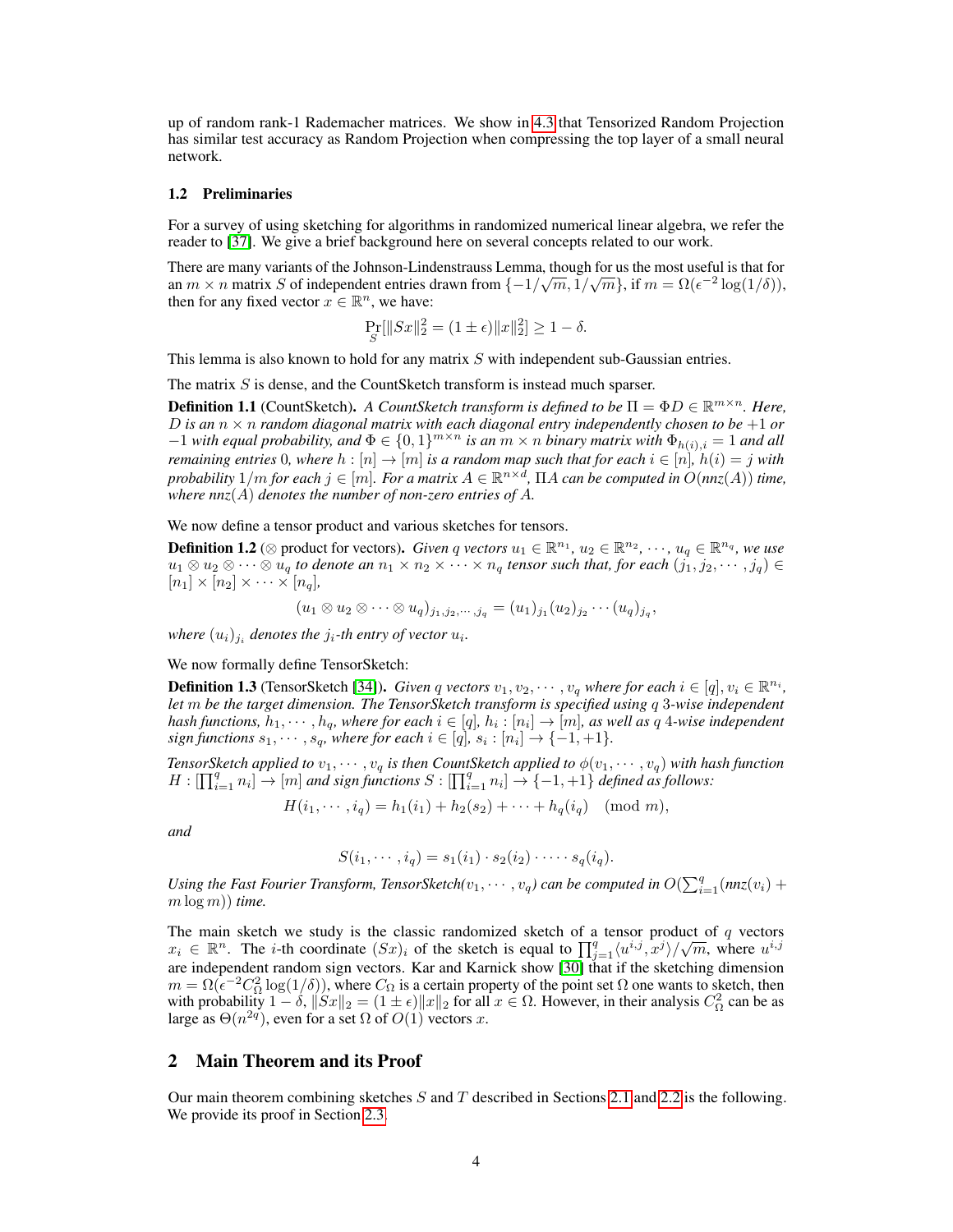<span id="page-4-3"></span>**Theorem 2.1.** *There is an oblivious sketch*  $S \cdot T : \mathbb{R}^{n^q} \to \mathbb{R}^m$  *for*  $m = \Theta(\epsilon^{-2} \log(1/(\epsilon \delta)) +$  $\epsilon^{-1}\log^q(1/(\epsilon\delta))$ , such that for any fixed vector  $x \in \mathbb{R}^{n^q}$  and constant q,  $\Pr[\|STx\|_2^2 = (1 \pm \delta)]$  $\|\epsilon\|_2^2 \geq 1 - \delta$ , where  $0 < \epsilon, \delta < 1$ . Further, if x has the form  $x = x^1 \otimes x^2 \otimes \cdots \otimes x^q$  for vectors  $x^i \in \mathbb{R}^n$  *for*  $i = 1, 2, \ldots, q$ , then the time to compute  $STx$  is  $O(\sum_{i=1}^q nnz(x^i)m)$ .

#### <span id="page-4-0"></span>2.1 Initial Bound on Our Sketch Size

We are ready to present Tensorized Random Projection sketch S and the outermost layer of its analysis. We defer statements and proofs of some key technical lemmas to Appendix [A](#page--1-1) in the supplementary. Note that both the sketching dimension m and the failure probability  $\delta$  depend on n, which we later eliminate with the help of Section [B.](#page--1-2)

<span id="page-4-1"></span>**Theorem 2.2.** Define oblivious sketch  $S : \mathbb{R}^{n^q} \to \mathbb{R}^m$  for  $m = \Theta(\epsilon^{-2} \log(n/\delta) + \epsilon^{-1} \log^q(n/\delta))$  as *follows. Choose*  $m \cdot q$  *independent uniformly random vectors*  $u^{i,j} \in \{+1, -1\}^n$ *, where*  $i = 1, \ldots, m$ *and*  $j = 1, \ldots, q$ . Let the  $\ell = 1, \ldots, m$ -th row of S be  $(1/\sqrt{m})u^{\ell,1} \otimes u^{\ell,2} \otimes \cdots \otimes u^{\ell,q}$ , that is, the  $(i_1,i_2,\ldots,i_q)$ -th entry of the  $\ell$ -th row of  $S$  is  $(1/\sqrt{m})$   $\prod_{j=1}^q u_{i_j}^{\ell,j}$ . Then for any fixed vector  $x\in\mathbb{R}^{n^q}$ and failure probability  $\delta < 1/n^q$  it holds that  $\Pr[\|Sx\|_2^2 = (1 \pm \epsilon) \|x\|_2^2] \geq 1 - \delta$ .

*Proof.* It suffices to show for any unit vector  $x \in \mathbb{R}^{n^q}$ , that

$$
\Pr[|\|Sx\|_2^2 - 1| > \epsilon] \le \delta. \tag{1}
$$

We define  $S^i \in \mathbb{R}^{m \times n^{q-1}}$  to have  $\ell$ -th row equal to  $(1/\sqrt{m})u_i^{\ell,1} \cdot v^{\ell}$ , where  $v^{\ell} = u^{\ell,2} \otimes u^{\ell,3} \otimes \cdots \otimes$  $u^{\ell,q}$ , and define  $x = (x^1, \dots, x^n)$ , with each  $x^i \in \mathbb{R}^{n^{q-1}}$ , so that  $Sx = \sum_{i=1}^n S^i x^i$ . Then,

$$
||Sx||_2^2 = ||\sum_{i=1}^n S^i x^i||_2^2 = \sum_{i=1}^n ||S^i x^i||_2^2 + 2\sum_{i \neq i'} \langle S^i x^i, S^{i'} x^{i'} \rangle.
$$

Lemma [2.3](#page-5-2) below proves that  $\sum_{i=1}^n ||S^i x^i||_2^2 = (1 \pm \epsilon/3) ||x||_2^2$  holds with probability at least  $1-\delta/10$ . We prove Lemma [2.3](#page-5-2) and in effect Theorem [2.2](#page-4-1) by induction on  $q$  and applying Theorem 2.2 for  $q' = q - 1$ . To complete the proof, we need to show that that

<span id="page-4-2"></span>
$$
\sum_{i \neq i'} \langle S^i x^i, S^{i'} x^{i'} \rangle \le \varepsilon / 3 \tag{2}
$$

with probability at least 1 – 9 $\delta/10$ . Note that  $(S^i x^i)_\ell$ , the  $\ell$ th coordinate of  $S^{i}x^{i}$ , is  $(1/\sqrt{m})u_{i}^{\ell,1}\langle v^{\ell},x^{i}\rangle$ . So showing [\(2\)](#page-4-2) is equivalent to showing  $\frac{1}{m} \sum_{i \neq i'} \sum_{\ell=1}^m u_i^{\ell,1} u_{i'}^{\ell,1} \langle v_\ell^{\ell}, x_i^i \rangle \langle v_\ell^{\ell}, x_i^i \rangle \leq \epsilon/3$ . Rearranging the order of summation, we need to upper bound

$$
Z:=\frac{1}{m}\sum_{\ell=1}^m\sum_{i\neq i'}u^{\ell,1}_iu^{\ell,1}_{i'}\langle v^\ell,x^i\rangle\langle v^\ell,x^{i'}\rangle:=u^TAu,
$$

where  $u \in \mathbb{R}^{nm \times 1}$  and  $A \in \mathbb{R}^{nm \times nm}$  is a block-diagonal matrix with m blocks, each of size  $n \times n$ . Let *E* be the event that  $\sum_{i=1}^{n} ||S^i x^i||_2^2 = (1 \pm \epsilon/3)$ . By Lemma [2.3,](#page-5-2) we have that  $\Pr[\mathcal{E}] \ge 1 - \delta/10$ . Furthermore, let F be the event that  $||A||_2 = O(\frac{\log^{(q-1)}(qn^q m/\delta)}{m})$  and

$$
\|A\|_F = O(1/\sqrt{m} + \log^{1/2}(1/\delta)\log^{(2q-3)/2}(m/\delta)\log\log(m/\delta)/m)
$$

bounds hold for the operator and Frobenius norm of A. By a union bound over Lemmas [A.4](#page--1-3) and [A.7,](#page--1-4) we have that  $Pr[\mathcal{F}] \ge 1 - \delta/10$ . Lemma [A.3](#page--1-5) uses the Hanson-Wright Theorem to bound Z in terms of  $||A||_2$  and  $||A||_F$  and proves that  $Pr[Z \ge \varepsilon/3|\mathcal{F}] \le \delta/2$ .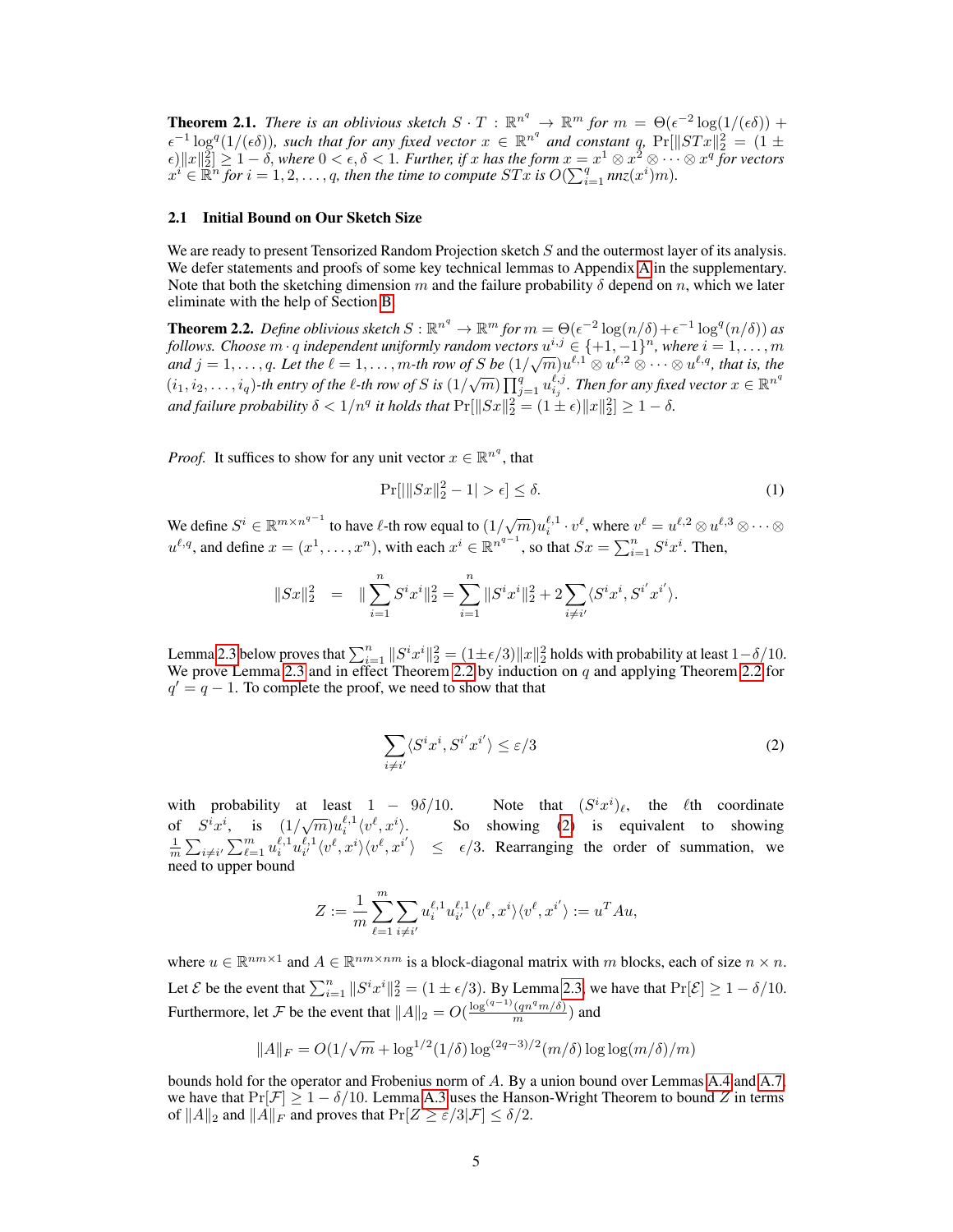Putting this all together, we achieve our initial bound on  $\|Sx\|_2^2$ : Taking the probability over all  $u^\ell$ and  $v^{\ell}$ , we have,

$$
\Pr[|||Sx||_2^2 - 1| > \epsilon] \leq \Pr[\neg \mathcal{E}] + \Pr[|||Sx||_2^2 - 1| > \epsilon | \mathcal{E}]
$$
  
\n
$$
\leq \delta/10 + \Pr[Z \geq \epsilon/3 | \mathcal{E}]
$$
  
\n
$$
\leq \delta/10 + \frac{\Pr[Z \geq \epsilon/3]}{\Pr[\mathcal{E}]}
$$
  
\n
$$
\leq \delta/10 + \frac{\Pr[Z \geq \epsilon/3]}{1 - \delta/10}
$$
  
\n
$$
\leq \delta/10 + (1 + \delta/5) \Pr[Z \geq \epsilon/3 | \mathcal{F}] + \Pr[\neg \mathcal{F}]
$$
  
\n
$$
\leq \delta/10 + (1 + \delta/5) (\Pr[Z \geq \epsilon/3 | \mathcal{F}] + \Pr[\neg \mathcal{F}])
$$
  
\n
$$
\leq \delta/10 + (1 + \delta/5) (\delta/2 + \delta/10) = 3\delta^2/25 + 7\delta/10
$$
  
\n
$$
\leq 3\delta/25 + 7\delta/10 \leq \delta.
$$

From the  $\delta \leq 1$  assumption it follows that  $\delta^2 \leq \delta$ , which implies the second to last inequality and concludes the proof.

<span id="page-5-2"></span>**Lemma 2.3.** For all  $q \geq 2$ , any set of fixed vectors  $x^1, \ldots, x^n \in \mathbb{R}^{n^{q-1}}$ , sketching dimension  $m = \Theta(\epsilon^{-2} \log(n/\delta) + \epsilon^{-1} \log^{q-1}(n/\delta))$ ,  $\delta < 1/n^{q-1}$ , and matrices  $S^i \in \mathbb{R}^{m \times n^{q-1}}$  defined in the  $p$ roof of Theorem [2.2,](#page-4-1) we have that  $Pr[\sum_{i=1}^{n} \|S^i x^i\|_2^2 = (1 \pm \epsilon/3) \|x\|_2^2] \ge 1 - \delta/10$ .

*Proof.* Define matrix  $S_0 \in \mathbb{R}^{m \times n^{q-1}}$  such that its  $\ell$ -th row is  $v^{\ell}/\sqrt{m}$  from the proof of Theorem [2.2.](#page-4-1) Additionally define  $m \times m$  diagonal matrices  $D^i$  such that  $D^i_{\ell,\ell} := u^{ \ell,1}_i$ . Note that  $S^i = D^i S_0$  and therefore  $||S^i x^i||_2 = ||D^i S_0 x^i||_2 = ||S_0 x^i||_2$  holds since  $D^i$  is  $\pm 1$  diagonal matrix. To prove the lemma, it is sufficient to show that

<span id="page-5-3"></span>
$$
\forall i \in [1, n] : \Pr[||S_0 x^i||_2^2 = (1 \pm \epsilon/3) ||x^i||_2^2] \ge 1 - \delta/(10n)
$$
 (3)

holds, since then we have that  $\sum_{i=1}^{n} ||S^i x^i||_2^2 = \sum_{i=1}^{n} ||S_0 x^i||_2^2 = (1 \pm \epsilon/3) \sum_{i=1}^{n} ||x^i||_2^2 = (1 \pm \epsilon/3) \sum_{i=1}^{n} ||x^i||_2^2 = (1 \pm \epsilon/3) \sum_{i=1}^{n} ||x^i||_2^2 = (1 \pm \epsilon/3) \sum_{i=1}^{n} ||x^i||_2^2 = (1 \pm \epsilon/3) \sum_{i=1}^{n} ||x^i||_2^$  $\epsilon/3$ ) $||x||_2^2$  with probability at least  $1 - \delta$  by a union bound.

We prove inequality [\(3\)](#page-5-3) by induction on q. In the base  $q = 2$  case, entries of  $v^{\ell} = u^{\ell,2}$  vectors are i.i.d.  $\pm 1$  random variables. Equivalently the entries of  $S_0$  are i.i.d.  $\pm 1$  random variables. Applying the Johnson-Lindenstrauss lemma [\[31\]](#page-10-11) to  $S_0$  and each  $x^i$  with  $\delta' = \delta/(10n)$  proves the base case.

Now assume that Theorem [2.2](#page-4-1) holds for  $q' = q - 1$ . Observe that the structure of  $S_0$  for  $q' = q - 1$  is exactly like that of S for q. Setting  $\delta' = \delta/(10n)$  in Theorem [2.2](#page-4-1) we have that inequality [\(3\)](#page-5-3) holds for sketching dimension  $m' = \Theta\left(\epsilon^{-2}\log(n/\delta') + \epsilon^{-1}\log^{q-1}(n/\delta')\right)$ . Since  $\log(n/\delta') = \log(n^2/\delta) =$  $\Theta(\log(n/\delta))$  we can simplify m' to  $\Theta(\epsilon^{-2} \log(n/\delta) + \epsilon^{-1} \log^{q-1}(n/\delta))$  as claimed.  $\Box$ 

#### <span id="page-5-0"></span>2.2 Optimizing Our Sketch Size

We define the sketch  $T$ , which is a tensor product of CountSketch matrices. We compose our sketch S from Section [2.1](#page-4-0) with T in order to remove the dependence on n. See Section [B](#page--1-2) for the proof.

<span id="page-5-4"></span>**Theorem 2.4.** Let T be a tensor product of q CountSketch matrices  $T = T^1 \otimes \cdots \otimes T^q$ , where each  $T^i$  maps  $\mathbb{R}^n$   $\to$   $\mathbb{R}^t$  for  $t = \Theta(q^3/(\epsilon^2\delta))$ . Then for any unit vector  $x \in \mathbb{R}^{n^q}$ , we have  $Pr[||Tx||_2^2 - 1| > \epsilon] \leq \delta$ . *Furthermore, if* x *is of the form*  $x^1 \otimes x^2 \otimes \cdots \otimes x^q$ , for  $x^i \in \mathbb{R}^n$  for  $i = 1, 2, \ldots, q$ , then  $Tx = T^1x^1 \otimes \cdots \otimes T^qx^q$ , where  $nnz(T^ix^i) \leq nnz(x^i)$  and where the time to *compute*  $T^i x^i$  *is*  $O(nnz(x^i))$  *for*  $i = 1, 2, ..., q$ *.* 

#### <span id="page-5-1"></span>2.3 Proof of Theorem [2.1](#page-4-3)

Finally we prove our main claim by composing sketches  $S$  and  $T$  from Sections [2.1](#page-4-0) and [2.2.](#page-5-0)

*Proof.* Our overall sketch is  $S \cdot T$ , where S is the sketching matrix of Section [2.1,](#page-4-0) with sketching dimension  $m = \Theta(\epsilon^{-2} \log(t/\delta) + \epsilon^{-1} \log^q(t/\delta))$ , and T is the sketching matrix of Sec-tion [2.2,](#page-5-0) with sketching dimension  $t = \Theta(q^3/(\epsilon^2 \delta))$ . To satisfy the conditions of Theorem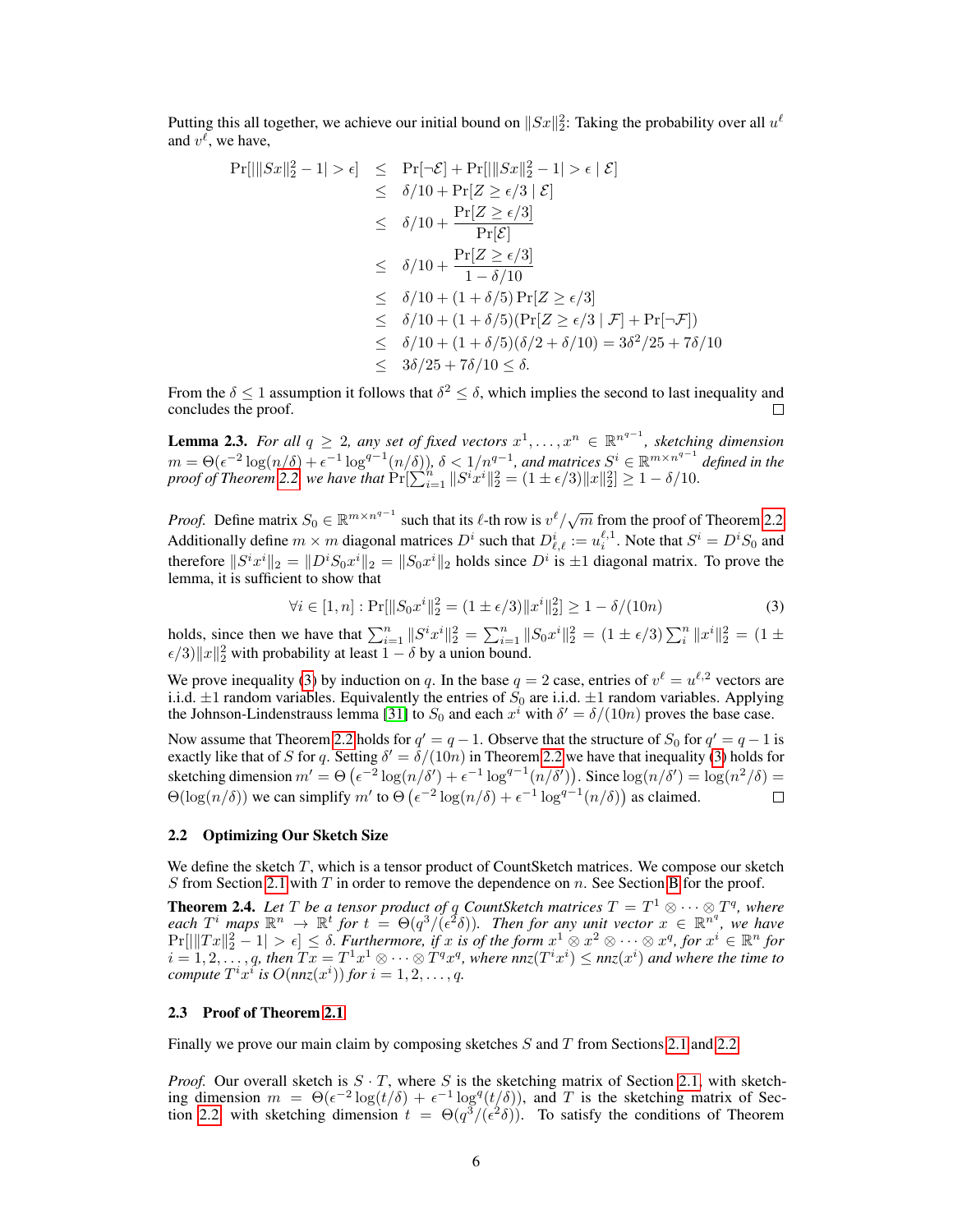[2.2,](#page-4-1) set  $\delta_S = 0.5/t^q$ . S is applied with approximation error  $\epsilon/2$  and failure probability  $\delta_S$ and T is applied with  $\epsilon/2$  and  $\delta/2$  respectively. Note that  $\delta_S \leq \delta/2$  and for q constant,  $\log(t/\delta_S) = \Theta(\log(t^{q+1})) = \Theta(\log(t)) = \Theta(\log(1/(\epsilon\delta)))$  holds. Thus, the sketching dimension m of  $ST$  is now  $\Theta(\epsilon^{-2} \log(1/(\epsilon \delta)) + \epsilon^{-1} \log^q(1/(\epsilon \delta))$ , and has no dependence on n. By Theorems [2.2,](#page-4-1) [2.4,](#page-5-4) and a union bound, we have that for any unit vector  $x \in \mathbb{R}^{n^q}$ ,  $Pr[|||S \cdot Tx||_2^2 - 1| > \epsilon] \le \delta$ .

In Theorem [2.4](#page-5-4) above we show that, if x is a vector of the form  $x^1 \otimes x^2 \otimes \cdots \otimes x^q$ , for  $x^i \in \mathbb{R}^n$ for  $i = 1, 2, ..., q$ , then  $Tx = T^1x^1 \otimes \cdots \otimes T^qx^q$  where each  $T^ix^i$  can be computed in  $O(\text{nnz}(x^i))$ time and where  $nnz(T^ix^i) \leq nnz(x^i)$ . Thus, we can apply S to Tx in  $O(\sum_{i=1}^q nnz(x^i)m)$  time.

 $\Box$ 

## 3 Lower Bound on Our Sketch Size

We next show that our sketching dimension of  $m = \Theta(\epsilon^{-2} \log(1/(\delta \epsilon)) + \epsilon^{-1} \log^q(1/(\delta \epsilon))$  is nearly tight for our particular sketch  $S \cdot T$ . We will assume that q is constant. Note that  $S \cdot T$  is an oblivious sketch, and consequently by lower bounds for any oblivious sketch [\[24,](#page-10-9) [27,](#page-10-10) [31\]](#page-10-11), one has that  $m = \Omega(\epsilon^{-2} \log(1/\delta))$ . More interestingly, we show a lower bound of  $m = \Omega(\epsilon^{-1} \log^q(1/\delta))$ summarized in the following theorem; see Section [C](#page--1-6) for the proof.

**Theorem 3.1.** For any constant integer q, there is an input  $x \in \mathbb{R}^{n^q}$  for which if the number *m* of rows of S satisfies  $m = o(\varepsilon^{-2} \log(1/\delta) + \varepsilon^{-1} \log^q(1/\delta))$ , then with probability at least  $\delta$ ,  $\|STx\|_2^2 > (1+\epsilon)\|x\|_2^2.$ 

Recall that the upper bound on our sketch size, for constant q, is  $m = O(\varepsilon^{-2} \log(1/(\epsilon \delta)) +$  $\varepsilon^{-1} \log^q(1/(\epsilon \delta))$ , and thus our analysis is nearly tight whenever  $\log(1/(\epsilon \delta)) = \Theta(\log(1/\delta)).$ This holds, for example, whenever  $\delta < \epsilon$ , which is a typical setting since  $\delta = 1/\text{poly}(n)$  for high probability applications.

## 4 Experiments

We evaluate Tensorized Random Projections in three different applications. In Section [4.1](#page-6-0) we show that Tensorized Random Projections always succeed with high probability while TensorSketch always fails on extremely sparse inputs. Then in Section [4.2](#page-7-0) we observe that TensorSketch and Tensorized Random Projections approximate non-linear SVMs with polynomial kernels equally well. Finally in Section [4.3](#page-7-1) we demonstrate that Random Projections and Tensorized Random Projections are equally effective in reducing the number of parameters in a neural network while Tensorized Random Projections are faster to compute. To the best of our knowledge this comprises the first experimental evaluation of [\[8\]](#page-9-8)'s compression technique in terms of accuracy. The code for the experiments is available at [https://github.com/google-research/google-research/](https://github.com/google-research/google-research/tree/master/poly_kernel_sketch) [tree/master/poly\\_kernel\\_sketch](https://github.com/google-research/google-research/tree/master/poly_kernel_sketch).

#### <span id="page-6-0"></span>4.1 Success Probability of TensorSketch vs Tensorized Random Projection

In this section we demonstrate that TensorSketch cannot approximate the polynomial kernel  $\kappa(x, y)$  =  $\langle x, y \rangle^q$  accurately for all pairs  $x, y \in V$  simultaneously if the vectors in the set V are not smooth, i.e., if  $||x||_{\infty}/||x||_2 = \Omega(1)$  holds for all x in V. TensorSketch fails even if the sketching dimension  $m$  is much larger than  $|V|$ . On the contrary, Tensorized Random Projection works well.

Let a set S of data points be a standard basis in d dimensions. If  $k > 2$  coordinates of different vectors collide in the same TensorSketch hash bucket then their common bucket is either zero or non-zero. If it is 0, then  $\langle e_i, e_i \rangle^q$  is incorrectly estimated as 0 instead of 1. If the common bucket's value is not 0, then the estimate of  $\langle e_i, e_j \rangle^q$  is non-zero, where i and j are any pair of two colliding coordinates. Thus if there is a collision, then TensorSketch cannot estimate all dot products exactly. Moreover the estimate cannot be close to the true kernel value either since if the dot product is incorrect, then it is off by at least 1. Now if  $n \geq \sqrt{2m \ln(1/(1-p)}$  then by the Birthday paradox [\[1\]](#page-9-9) we have at least one collision with probability  $p$ . If the number of vectors (and dimension) n is greater than the sketching dimension  $m$ , which is the interesting case for sketching, then there is always a collision by the pigeonhole principle. We remark that [\[26\]](#page-10-15) provides a more detailed analysis of this sketching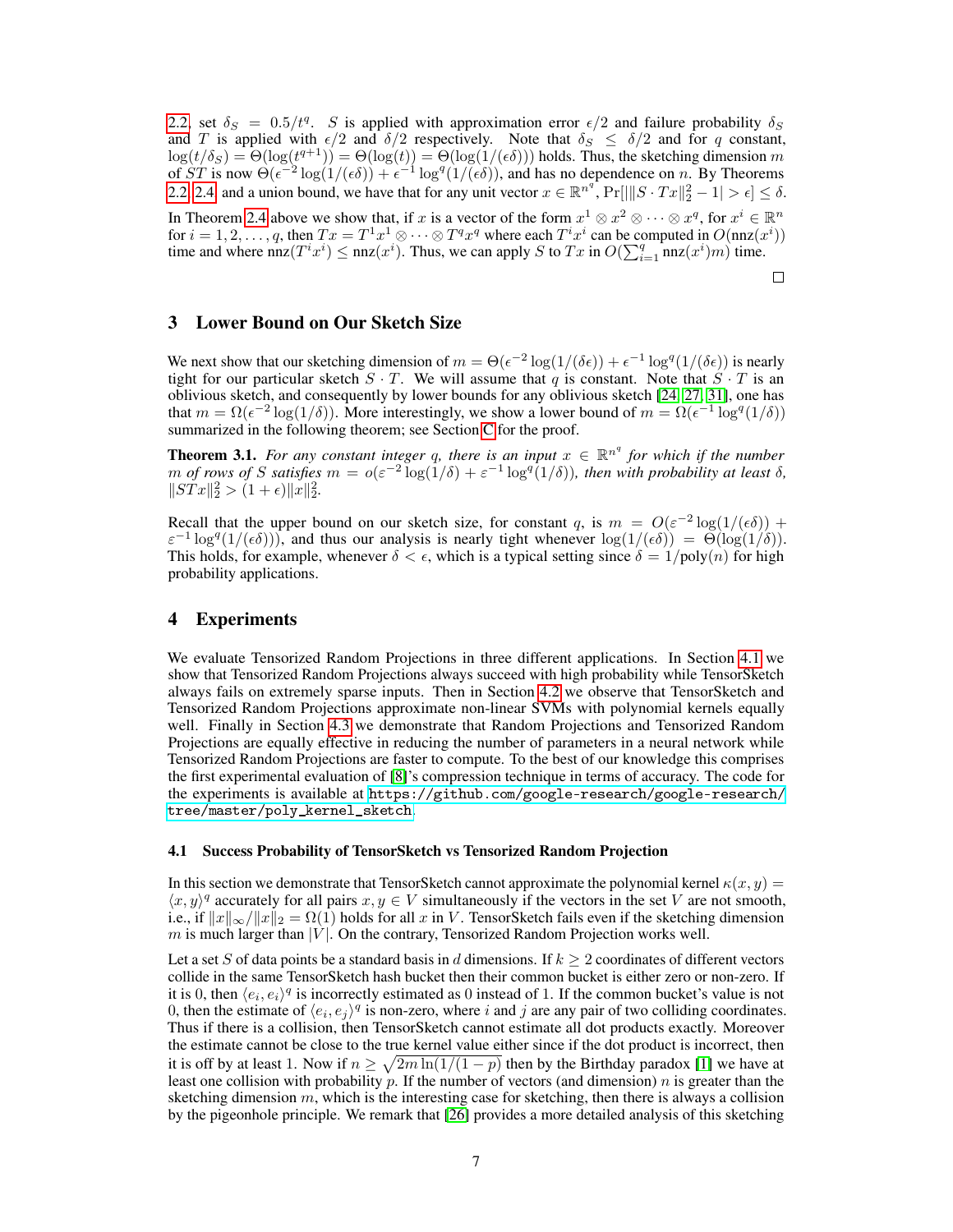dimension vs input vector smoothness tradeoff for CountSketch, which is a key building block of TensorSketch.

We illustrate the above phenomena in Figure [1\(a\)](#page-7-2) as follows. We fix the sketch size  $m = 100$  and vary the input dimension (= number of vectors)  $n$  along the x-axis. We measure the largest absolute error in approximating  $\kappa(e_i, e_j) = \langle x, y \rangle^2 = \delta_{ij}$  among the first n standard basis vectors and repeat the experiment with 100 randomly drawn TensorSketch and Tensorized Random Projection instances. The y-axis shows the average of the maximum error in approximating the true kernel, where error bars correspond to one standard deviation. It is clear that TensorSketch's error quickly becomes the bars correspond to one standard deviation. It is clear that TensorSketch s error quickly becomes the largest possible, 1, as the number n of vectors passes the critical threshold  $\sqrt{100}$ , while Tensorized Random Projection's max error is much smaller, more concentrated, and grows at a much slower rate in the same setting.

<span id="page-7-2"></span>

<span id="page-7-3"></span>Figure 1: Maximum Error

Next, in Figure [1\(b\)](#page-7-3) we fix the input dimension (= number of vectors) to  $n = 100$  and vary the sketch size  $m$  along the x-axis instead. The y-axis remains unchanged. We again observe that TensorSketch's max error decreases very slowly and it is still about 40% of the largest error possible (1) on average at sketching size  $m = n^2 = 10^4 \ll d$ . Tensorized Random Projection's max error is almost an order of magnitude smaller at the same sketch size.

#### <span id="page-7-0"></span>4.2 Comparison of Sketching Methods for SVMs with Polynomial Kernel

We replicate experiments from [\[35\]](#page-11-1) to compare Tensorized Random Projections with TensorSketch (TS) and Random Maclaurin (RM) sketch. We approximate the polynomial kernel  $\langle x, y \rangle^2$  for the Adult [\[19\]](#page-10-16) and MNIST [\[32\]](#page-10-17) datasets, by applying one of the above three sketches to the dataset. We then train a linear SVM on the sketched dataset using LIBLINEAR [\[21\]](#page-10-18), and report the training accuracy. This accuracy is the median accuracy of 5 trials. Our baseline is the training accuracy of a non-linear SVM trained with the exact kernel by LIBSVM [\[13\]](#page-9-10). We experiment with between 100 and 500 random features.

Both Figures [2\(a\)](#page-8-0) and [2\(b\)](#page-8-1) show that Tensorized Random Projection has similar accuracy to TensorSketch, and both have far better accuracy than Random Maclaurin. Recall that Random Maclaurin approximates the kernel function  $\kappa$  with its Maclaurin series. For each sketch coordinate it randomly picks degree t with probability  $2^{-t}$  and computes degree-t Tensorized Random Projection. This is rather inefficient for the polynomial kernel, which has exactly one non-zero coefficient in its Maclaurin expansion. Random Maclaurin's generality is not required for the polynomial kernel and we can obtain more accurate results for general kernels by sampling degree t proportional to its Maclaurin coefficient.

#### <span id="page-7-1"></span>4.3 Compressing Neural Networks

We begin with a standard 2-layer fully connected neural network trained on MNIST [\[32\]](#page-10-17) with a baseline test accuracy of around 0.97. The first layer has dimension (784x512) and the top layer has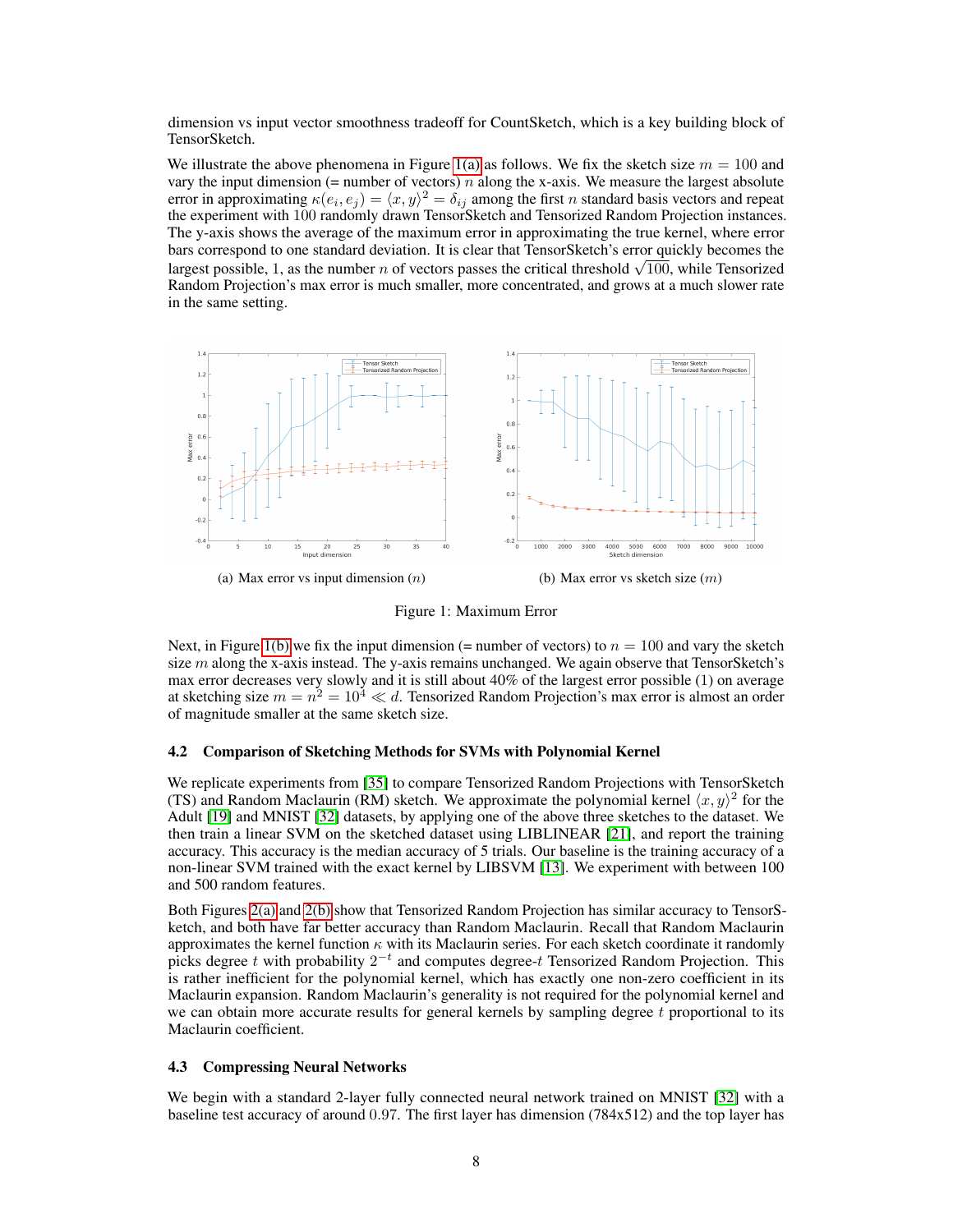<span id="page-8-0"></span>

<span id="page-8-1"></span>Figure 2: Accuracy vs Number of Random Features

dimension (512x10). Further specifics of the model can be found in the TensorFlow tutorials [\[3\]](#page-9-11). We sketch the weight matrix in the top layer using either Tensorized Random Projection or Random Projection. We then reinsert this sketched matrix into the original model and evaluate its accuracy on the MNIST test set. We compare both the test accuracy and the time needed to compute the sketch for both methods.

In Figure [3\(a\)](#page-8-2) we see that both Tensorized Random Projection and Random Projection reach similar test accuracy for the same number of parameters. Figure [3\(b\)](#page-8-3) in illustrates that Tensorized Random Projection runs somewhat faster than ordinary Random Projection.

<span id="page-8-2"></span>

<span id="page-8-3"></span>Figure 3: Sketching the Last Layer of MNIST Neural Network

### 5 Conclusion

We presented a new analysis of Tensorized Random Projection, providing nearly optimal bounds and demonstrated its versatility in multiple applications. An interesting question left for future work is whether its  $m \cdot \sum_{i=1}^{q} \text{nnz}(x_i)$  running time could be further improved for dense x. We conjecture that the iid random  $u_i^{\ell}$  Rademacher vectors might be replaced with fast pseudo-random rotations, perhaps a product of one or more randomized Hadamard matrices similar to ideas in [\[7\]](#page-9-12), which could possibly lead to an  $O(m \log n)$  running time.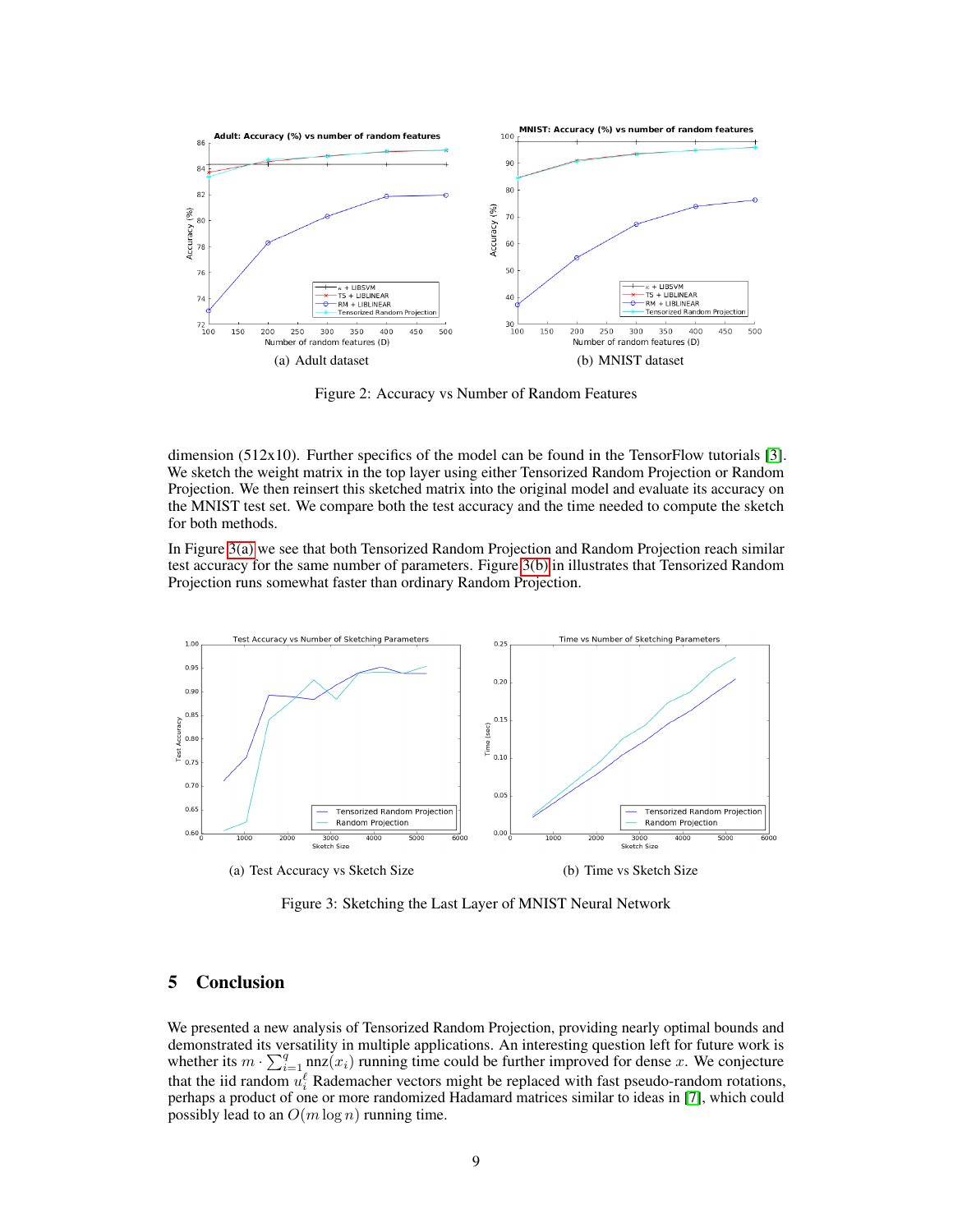## **References**

- <span id="page-9-9"></span>[1] [https://en.wikipedia.org/wiki/Birthday\\_problem#Cast\\_as\\_a\\_collision\\_](https://en.wikipedia.org/wiki/Birthday_problem#Cast_as_a_collision_problem) [problem](https://en.wikipedia.org/wiki/Birthday_problem#Cast_as_a_collision_problem).
- <span id="page-9-3"></span>[2] [https://en.wikipedia.org/wiki/Polynomial\\_kernel](https://en.wikipedia.org/wiki/Polynomial_kernel), practical use section.
- <span id="page-9-11"></span>[3] Martín Abadi, Ashish Agarwal, Paul Barham, Eugene Brevdo, Zhifeng Chen, Craig Citro, Greg S. Corrado, Andy Davis, Jeffrey Dean, Matthieu Devin, Sanjay Ghemawat, Ian Goodfellow, Andrew Harp, Geoffrey Irving, Michael Isard, Yangqing Jia, Rafal Jozefowicz, Lukasz Kaiser, Manjunath Kudlur, Josh Levenberg, Dan Mané, Rajat Monga, Sherry Moore, Derek Murray, Chris Olah, Mike Schuster, Jonathon Shlens, Benoit Steiner, Ilya Sutskever, Kunal Talwar, Paul Tucker, Vincent Vanhoucke, Vijay Vasudevan, Fernanda Viégas, Oriol Vinyals, Pete Warden, Martin Wattenberg, Martin Wicke, Yuan Yu, and Xiaoqiang Zheng. TensorFlow: Large-scale machine learning on heterogeneous systems, 2015. Software available from tensorflow.org.
- <span id="page-9-6"></span>[4] Thomas D Ahle, Michael Kapralov, Jakob BT Knudsen, Rasmus Pagh, Ameya Velingker, David P Woodruff, and Amir Zandieh. Oblivious sketching of high-degree polynomial kernels. In *SODA*, 2020.
- <span id="page-9-7"></span>[5] Thomas D. Ahle and Jakob Bæk Tejs Knudsen. Almost optimal tensor sketch. *CoRR*, abs/1909.01821, 2019.
- [6] Noga Alon, Yossi Matias, and Mario Szegedy. The space complexity of approximating the frequency moments. *J. Comput. Syst. Sci.*, 58(1):137–147, 1999.
- <span id="page-9-12"></span>[7] Alexandr Andoni, Piotr Indyk, Thijs Laarhoven, Ilya Razenshteyn, and Ludwig Schmidt. Practical and optimal lsh for angular distance. In *Advances in Neural Information Processing Systems*, pages 1225–1233, 2015.
- <span id="page-9-8"></span>[8] Sanjeev Arora, Rong Ge, Behnam Neyshabur, and Yi Zhang. Stronger generalization bounds for deep nets via a compression approach. In *Proceedings of the 35th International Conference on Machine Learning, ICML 2018, Stockholmsmässan, Stockholm, Sweden, July 10-15, 2018*, pages 254–263, 2018.
- <span id="page-9-0"></span>[9] Rosa I. Arriaga and Santosh Vempala. An algorithmic theory of learning: Robust concepts and random projection. In *40th Annual Symposium on Foundations of Computer Science, FOCS '99, 17-18 October, 1999, New York, NY, USA*, pages 616–623, 1999.
- <span id="page-9-1"></span>[10] Avrim Blum. Random projection, margins, kernels, and feature-selection. In *Subspace, Latent Structure and Feature Selection, Statistical and Optimization, Perspectives Workshop, SLSFS 2005, Bohinj, Slovenia, February 23-25, 2005, Revised Selected Papers*, pages 52–68, 2005.
- <span id="page-9-5"></span>[11] Vladimir Braverman, Kai-Min Chung, Zhenming Liu, Michael Mitzenmacher, and Rafail Ostrovsky. Ams without 4-wise independence on product domains. In *27th International Symposium on Theoretical Aspects of Computer Science (STACS 2010)*, 2010.
- <span id="page-9-2"></span>[12] Emmanuel J. Candès, Justin K. Romberg, and Terence Tao. Robust uncertainty principles: exact signal reconstruction from highly incomplete frequency information. *IEEE Trans. Information Theory*, 52(2):489–509, 2006.
- <span id="page-9-10"></span>[13] Chih-Chung Chang and Chih-Jen Lin. LIBSVM: A library for support vector machines. *ACM Transactions on Intelligent Systems and Technology*, 2:27:1–27:27, 2011. Software available at <http://www.csie.ntu.edu.tw/~cjlin/libsvm>.
- <span id="page-9-4"></span>[14] Moses Charikar, Kevin Chen, and Martin Farach-Colton. Finding frequent items in data streams. In *International Colloquium on Automata, Languages, and Programming*, pages 693–703. Springer, 2002.
- [15] Kenneth L. Clarkson and David P. Woodruff. Low rank approximation and regression in input sparsity time. In *Symposium on Theory of Computing Conference, STOC'13, Palo Alto, CA, USA, June 1-4, 2013*, pages 81–90, 2013.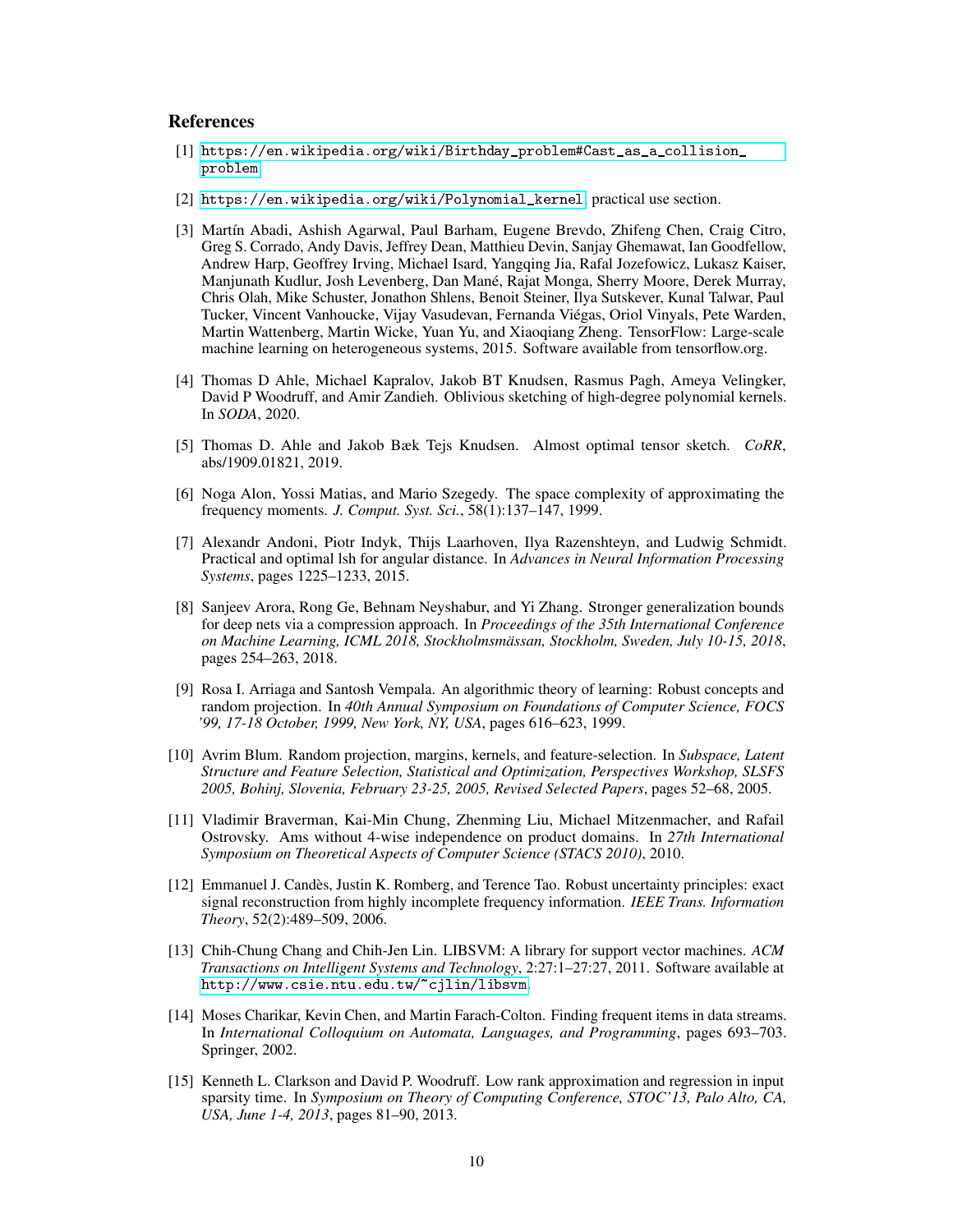- <span id="page-10-8"></span>[16] Michael B. Cohen, T. S. Jayram, and Jelani Nelson. Simple analyses of the sparse Johnson-Lindenstrauss transform. In *1st Symposium on Simplicity in Algorithms, SOSA 2018, January 7-10, 2018, New Orleans, LA, USA*, pages 15:1–15:9, 2018.
- <span id="page-10-3"></span>[17] Andrew Cotter, Joseph Keshet, and Nathan Srebro. Explicit approximations of the Gaussian kernel. *CoRR*, 2011.
- <span id="page-10-6"></span>[18] Sanjoy Dasgupta and Anupam Gupta. An elementary proof of a theorem of Johnson and Lindenstrauss. *Random Struct. Algorithms*, 22(1):60–65, 2003.
- <span id="page-10-16"></span>[19] Dua Dheeru and Efi Karra Taniskidou. UCI machine learning repository, 2017.
- <span id="page-10-2"></span>[20] David L. Donoho. Compressed sensing. *IEEE Trans. Information Theory*, 52(4):1289–1306, 2006.
- <span id="page-10-18"></span>[21] Rong-En Fan, Kai-Wei Chang, Cho-Jui Hsieh, Xiang-Rui Wang, and Chih-Jen Lin. LIB-LINEAR: A library for large linear classification. *Journal of Machine Learning Research*, 9:1871–1874, 2008.
- <span id="page-10-1"></span>[22] Sariel Har-Peled, Piotr Indyk, and Rajeev Motwani. Approximate nearest neighbor: Towards removing the curse of dimensionality. *Theory of Computing*, 8(1):321–350, 2012.
- <span id="page-10-13"></span>[23] Piotr Indyk and Andrew McGregor. Declaring independence via the sketching of sketches. In *Proceedings of the Nineteenth Annual ACM-SIAM symposium on Discrete algorithms (SODA)*, pages 737–745. Society for Industrial and Applied Mathematics, 2008.
- <span id="page-10-9"></span>[24] T. S. Jayram and David P. Woodruff. Optimal bounds for Johnson-Lindenstrauss transforms and streaming problems with subconstant error. *ACM Trans. Algorithms*, 9(3):26:1–26:17, 2013.
- <span id="page-10-5"></span>[25] William B Johnson and Joram Lindenstrauss. Extensions of Lipschitz mappings into a Hilbert space. *Contemporary Mathematics*, 1984.
- <span id="page-10-15"></span>[26] Lior Kamma, Casper B Freksen, and Kasper Green Larsen. Fully understanding the hashing trick. In *Advances in Neural Information Processing Systems*, pages 5394–5404, 2018.
- <span id="page-10-10"></span>[27] Daniel M. Kane, Raghu Meka, and Jelani Nelson. Almost optimal explicit Johnson-Lindenstrauss families. In *Approximation, Randomization, and Combinatorial Optimization. Algorithms and Techniques - 14th International Workshop, APPROX 2011, and 15th International Workshop, RANDOM 2011, Princeton, NJ, USA, August 17-19, 2011. Proceedings*, pages 628–639, 2011.
- <span id="page-10-7"></span>[28] Daniel M. Kane and Jelani Nelson. Sparser Johnson-Lindenstrauss transforms. *J. ACM*, 61(1):4:1–4:23, 2014.
- <span id="page-10-14"></span>[29] Michael Kapralov, Rasmus Pagh, Ameya Velingker, David P. Woodruff, and Amir Zandieh. Oblivious sketching of high-degree polynomial kernels. *CoRR*, abs/1909.01410, 2019.
- <span id="page-10-4"></span>[30] Purushottam Kar and Harish Karnick. Random feature maps for dot product kernels. In *Proceedings of the Fifteenth International Conference on Artificial Intelligence and Statistics, AISTATS 2012, La Palma, Canary Islands, Spain, April 21-23, 2012*, pages 583–591, 2012. Later: Journal of Machine Learning Research (JMLR) : WCP, 22:583-591.
- <span id="page-10-11"></span>[31] Kasper Green Larsen and Jelani Nelson. Optimality of the Johnson-Lindenstrauss lemma. In *58th IEEE Annual Symposium on Foundations of Computer Science, FOCS 2017, Berkeley, CA, USA, October 15-17, 2017*, pages 633–638, 2017.
- <span id="page-10-17"></span>[32] Yann LeCun and Corinna Cortes. MNIST handwritten digit database. 2010.
- <span id="page-10-0"></span>[33] S. Muthukrishnan. Data streams: Algorithms and applications. *Foundations and Trends in Theoretical Computer Science*, 1(2), 2005.
- <span id="page-10-12"></span>[34] Rasmus Pagh. Compressed matrix multiplication. In *Innovations in Theoretical Computer Science 2012, Cambridge, MA, USA, January 8-10, 2012*, pages 442–451, 2012.